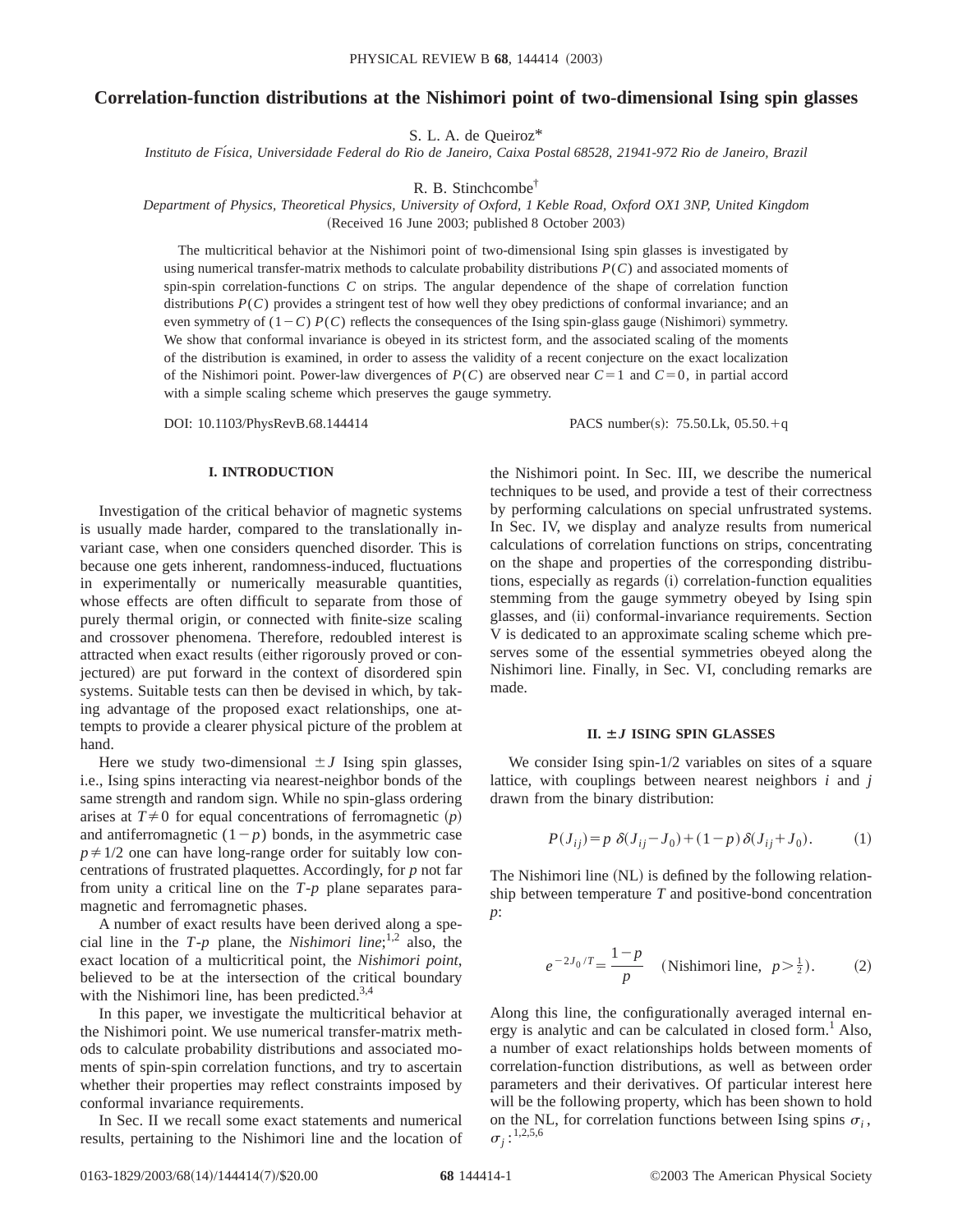#### S. L. A. DE QUEIROZ AND R. B. STINCHCOMBE **PHYSICAL REVIEW B 68**, 144414 (2003)

$$
\big[C_{ij}^{(2\ell+1)}\big]\equiv\big[\langle\sigma_i\sigma_j\rangle^{2\ell+1}\big]\big=[C_{ij}^{(2\ell+2)}\big]\equiv\big[\langle\sigma_i\sigma_j\rangle^{2\ell+2}\big],\tag{3}
$$

where angled brackets denote the usual thermal average, square brackets stand for configurational averages over disorder, and  $\ell=0,1,2,\ldots$ .

It is widely believed that, within the ordered phase, the NL separates a high-temperature region, dominated essentially by pure-system behavior, from one where zero-*T* effects play the leading role. A doubly unstable (multicritical) fixed point is then expected to exist on the ferromagneticparamagnetic phase boundary. It was argued<sup> $\prime$ </sup> that the location of this, also known as Nishimori point (NP), should coincide with the intersection between the critical boundary and the NL. We shall take this view in the following.

Recently it was predicted<sup>3,4</sup> that, on a square lattice, the NP should belong to a subspace of the *T*-*p* plane which is invariant under certain duality transformations. For  $\pm J$  Ising systems, the invariant subspace is given  $by<sup>3,4</sup>$ 

$$
p \ln(1 + e^{-2J_0/T}) + (1 - p) \ln(1 + e^{2J_0/T}) = \frac{1}{2} \ln 2. \quad (4)
$$

The NP is thus predicted to be at the intersection of Eqs.  $(2)$ and (4), namely  $p=0.889972...$ ,  $T/J_0=0.956729...$ This agrees well (though, in some cases, it is slightly outside estimated error bars) with available numerical results, from which *p* is given, respectively, as  $0.886(3)$  (series),<sup>8</sup>  $0.894(2)$  (zero- $T$  calculations, assuming the phase boundary to fall vertically from the NP),  $9 \approx 0.885$  (exact combinatorial work),<sup>10</sup> 0.8905(5) (transfer-matrix scaling of correlation lengths), $^{11}$  0.8906(2) (transfer-matrix scaling of domain-wall energies), $^{12}$  0.8907(2) (mapping into a network model for disordered noninteracting fermions, via transfer matrix),<sup>13</sup>  $0.8894(9)$  (Monte Carlo analysis of nonequilibrium relaxation).<sup>14</sup>

Though the pure-system critical point also belongs to the subspace given by Eq.  $(4)$ , it is known<sup>3</sup> that interpreting that equation as the exact form of the critical boundary (at least above the NP) brings problems of its own. Indeed, at *p*  $=1$ , the reduced slope of the phase diagram is predicted<sup>15</sup> to be exactly

$$
\frac{1}{T_c} \frac{dT_c}{dp} \big|_{p=1} = \frac{2\sqrt{2}}{\ln(\sqrt{2}+1)} = 3.2091 \dots \tag{5}
$$

While numerical transfer-matrix calculations are in good agreement with this, giving, respectively,  $3.25(11)$  (Ref. 11) and 3.23(3),<sup>13</sup> Eq. (4) yields  $2 + \sqrt{2} = 3.4142...$ , 6.4% in excess of Eq.  $(5)$ . Such discrepancy is to be compared to the disagreement between the above prediction for the NP and the various central estimates quoted there, which never exceeds 0.5% on either side.

Thus, although the conjectured location of the NP (to be referred to as CNP) given by Eqs.  $(2)$  and  $(4)$  may turn out not to be exact, it is certainly a good approximation, and will be taken as the starting point in what follows.

On the other hand, conformal invariance properties<sup>16</sup> are known to hold at the critical point of pure two-dimensional magnets, and evidence has been provided that they are present in random systems (at least, unfrustrated ones) as

well, namely, random-bond Ising,17–19 random-bond *q*-state Potts models,<sup>20</sup> and random transverse Ising chains at  $T=0$ (equivalent to the two-dimensional McCoy-Wu model).<sup>21</sup> As regards the two-dimensional Ising spin glass, early attempts to apply conformal invariance ideas at the NP  $(Ref. 11)$  were undertaken in the context of testing whether the ferromagnetic-paramagnetic transition was in the same universality class as random percolation, as suggested by series work.<sup>8</sup> While extrapolation of the uniform zero-field susceptibility gave the exponent ratio  $\gamma/\nu=1.80(2)$ , consistent with  $(\gamma/\nu)_p = 43/24 = 1.7917...$  of percolation, the exponent-amplitude relation<sup>22</sup>  $L/\pi \xi_L = \eta \left(\xi_L \right)$  is the correlation length on a strip of width  $L$ , at criticality) gave  $\eta$ =0.182(5), thus excluding the percolation value  $\eta_p = 5/24$  $=0.208333...$  However, it must be noted that the calculated values of  $\gamma/\nu$  and  $\eta$  are *not* mutually excludent, via the scaling relation  $\gamma/\nu=2-\eta$ . This indicates that a reanalysis of the validity of conformal invariance at the NP is in order (though the connection to percolation can probably be ruled out, as shown by later numerical data<sup>12,13</sup>). Also, one can devise more stringent tests of conformal invariance requirements than that given by the exponent-amplitude relation. Indeed, the correlation length entering that relation is the single parameter governing the asymptotic (exponential) decay of correlations, whereas for short distances conformalinvariance implies specific functional relationships.<sup>16</sup> This fact has been exploited in Ref. 12, where assorted moments of the correlation-function distributions were fitted to a form suggested by conformal-invariance arguments, thus enabling the extraction of the corresponding exponents from relatively short-range correlation data.

Our goals here are  $(1)$  to verify the extent to which the consequences of Eq.  $(3)$  are directly reflected in the probability distributions of the  $C_{ii}$ , and (2) to probe the angular dependence of correlation functions, in order to test whether they obey the predictions of conformal invariance.

### **III. CORRELATION FUNCTIONS ON STRIPS**

We apply numerical transfer-matrix (TM) methods to the spin-1/2 Ising spin glass, on strips of a square lattice of width  $4 \le L \le 12$  sites. We have calculated correlation functions  $C_{xy}$ between spins separated by *x* lattice spacings along the strip, and *y* in the transverse direction,<sup>17</sup> such that  $R = (x^2 + y^2)^{1/2}$ is typically of order *L*. On account of periodic boundary conditions across the strip, we need only consider  $0 \le y$  $\leq L/2$ . By iterating the TM on sufficiently long strips, we have accumulated enough nonoverlapping samples of correlation functions (usually  $N=10^5-10^7$ ), in order to produce clean histograms,  $P(C_{xy})$ , of occurrence of  $C_{xy}$ . We have used a linear binning, dividing the  $[-1,1]$  interval of variation of  $C_{xy}$  into  $N_{\text{bin}} = 10^3$  equal bins of width  $\delta = 2$  $\times 10^{-3}$ . Furthermore, we have used a canonical ensemble (instead of the usual grand-canonical scheme) for the bond distribution, so that overall concentration fluctuations are kept to a minimum.

Correlation functions are calculated along the lines of Sec. 1.4 of Ref. 23, with standard adaptations for an inhomogeneous system.17 For two spins in, say, row 1, separated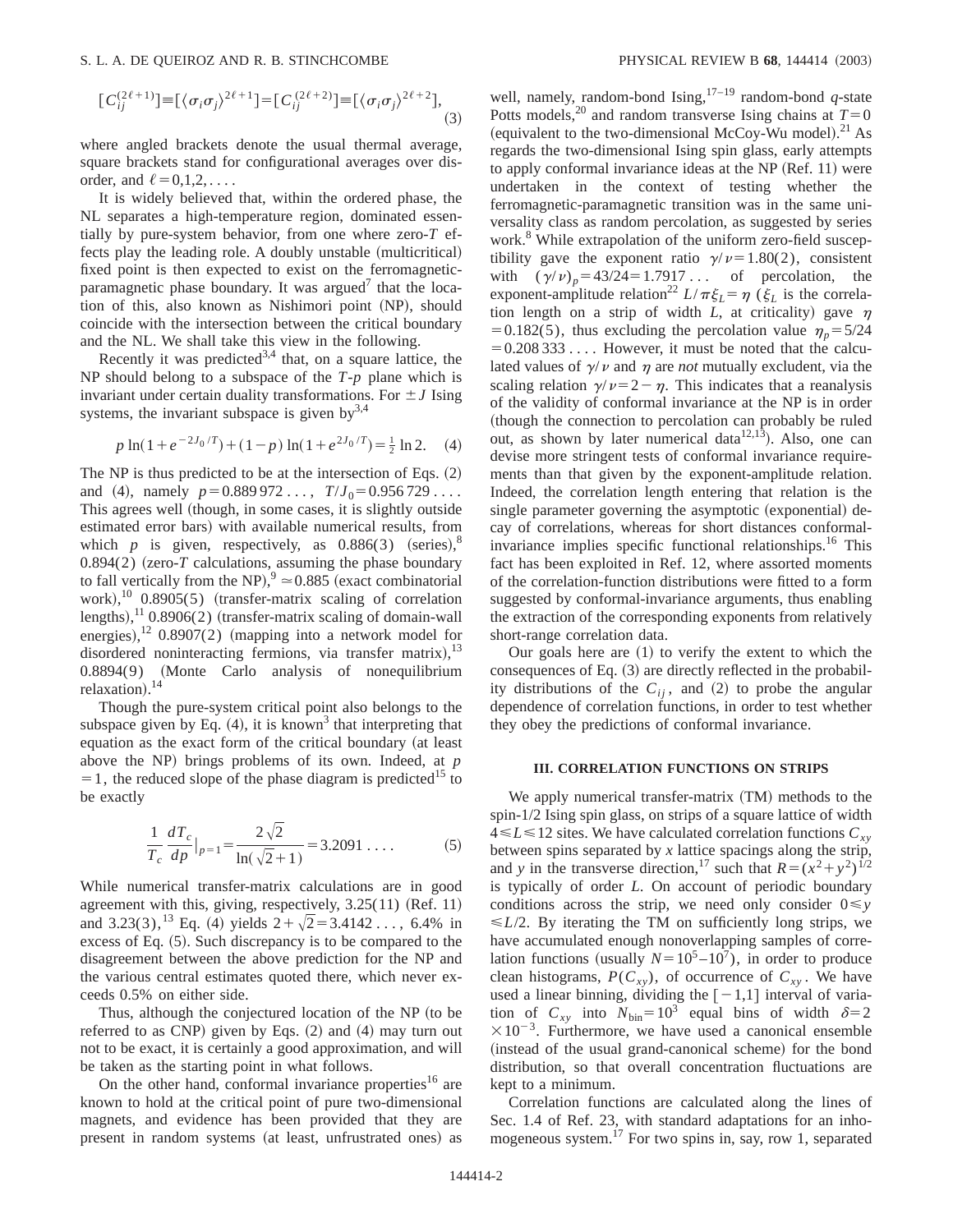by a distance *R* along the strip, and for a given configuration  $\mathcal C$  of bonds, one has

$$
\langle \sigma_0^1 \sigma_R^1 \rangle_C = \frac{\sum_{\sigma_0 \sigma_R} \tilde{\psi}(\sigma_0) \sigma_0^1 \left( \prod_{i=0}^{R-1} T_i \right)}{\sum_{\sigma_0 \sigma_R} \tilde{\psi}(\sigma_0) \left( \prod_{i=0}^{R-1} T_i \right)_{\sigma_0 \sigma_R}}, \quad (6)
$$

where  $\sigma_0 = {\sigma_0^1, \ldots, \sigma_0^L}$  and correspondingly for  $\sigma_R$ ; the bonds that make the transfer matrices  $T_i$  belong to  $C$ . For pure systems the 2<sup>L</sup>-component vectors  $\psi$ ,  $\psi$  are determined by the boundary conditions along the strip; for example, the choice of dominant left and right eigenvectors gives the correlation function in an infinite system.<sup>23</sup> Here, one need only be concerned with avoiding start-up effects, since there is no convergence of iterated vectors. This is done by discarding the first few hundred iterates of the initial vectors,  $\mathbf{v}_0^T$ ,  $\mathbf{v}_0$ . From then on, one can shift the dummy origin of Eq.  $(6)$ along the strip, taking  $\tilde{\psi}$  ( $\psi$ ) to be the left (right) iterate of  $\mathbf{v}_0^T$  $(v_0)$  up to the shifted origin, and accumulating the corresponding results. In order to avoid spurious correlations between the dynamical variables, the respective iterations of  $\tilde{\psi}$ and  $\psi$  must use *distinct* realizations of the bond distribution.

The correctness of the procedures just described can be checked by testing them on the ferromagnetic  $(FM)$  randombond case with a distribution of couplings given by

$$
P(J_{ij}) = \frac{1}{2} [\delta(J_{ij} - J_0) + \delta(J_{ij} - rJ_0)], \quad 0 \le r \le 1 \quad (FM).
$$
\n(7)

In this case, the exact critical temperature  $\beta_c = 1/k_B T_c$  is known<sup>24,25</sup> to be

$$
\sinh(2\beta_c J_0)\sinh(2\beta_c r J_0) = 1 \quad (FM). \tag{8}
$$

It is known from Monte Carlo work<sup>26</sup> on  $L \times L$  lattices, *L*  $\leq$  1024, that the critical correlation functions of the FM random-bond model are numerically very close to those of a pure Ising system at its own criticality; for  $R/L < 1$  the discrepancy is always under 4%, and approaches zero as *R*/*L*  $\rightarrow 0$ .

We considered a strongly disordered system with *r*  $=1/4$ , and calculated the averaged correlation functions  $\lceil \langle \sigma_0 \sigma_R \rangle \rceil$  (first moment of the distribution) on strips of width  $4 \le L \le 16$ . For each strip width we made three independent runs, each long enough to collect *N* nonoverlapping samples of correlation functions for  $x = L/2$ ,  $y = 0$  ( $N = 10^5$ ) for  $L \le 12$ ,  $5 \times 10^4$  and  $4 \times 10^4$ , respectively, for  $L = 14$  and 16). The results are shown in Fig. 1, where error bars are twice the standard deviation among runs.18 One can see that the near identity with pure-system critical correlations is recovered (for all points in the figure, central estimates differ from their pure-system counterparts by less than 1%). We conclude that our calculational methods, in particular the choice of vectors  $\tilde{\psi}$  and  $\psi$ , are suitable for the description of correlation functions in disordered systems on strips.



FIG. 1. Triangles: averaged correlation functions for FM model at criticality [see Eqs.  $(7)$  and  $(8)$ ]. Error bars are twice the standard deviation among three independent runs. Continuous line connects pure-system results for infinite strips, i.e., calculated with  $\tilde{\psi}$ ,  $\psi$  of Eq.  $(6)$  as the dominant left and right eigenvectors of the TM.

## **IV. NUMERICAL RESULTS FOR Á***J* **ISING SPIN GLASS ON STRIPS**

We now return to spin glasses. We first note that the pairing of successive odd and even moments predicted in Eq.  $(3)$ implies that

$$
\begin{aligned} \left[C_{ij}^{(2\ell+1)}\right] - \left[C_{ij}^{(2\ell+2)}\right] \\ &= \int_{-1}^{1} C_{ij}^{(2\ell+1)} (1 - C_{ij}) P(C_{ij}) dC_{ij} \equiv 0. \end{aligned} \tag{9}
$$

Since this holds for any  $\ell$ ,  $P'(C_{xy}) \equiv (1 - C_{xy}) P(C_{xy})$  must be an even function of *Cxy* , everywhere on the NL. For the time being, we shall only consider  $y=0$ . Figure 2, where results at the CNP for  $L=4$ , 8, and 12,  $(x,y)=(L/2,0)$  are displayed, illustrates that such parity property is present, apart from small fluctuations caused by finite-sample and binning effects. The quantity  $\Delta = \Delta(C) \equiv P'(C_{xy})$  $-P'(-C_{xy})$  provides a quantitative measure of these deviations. With  $\overline{\Delta}^k \equiv ((N_{\text{bin}}/2)^{-1} \Sigma_{C=0}^1 [\Delta(C)]^k)^{1/k}$ , we find that



FIG. 2. Data taken at the CNP.  $P'(C) \equiv (1 - C) P(C)$ , where  $P(C)$  is the normalized histogram of occurrence of correlation function *C*. Strip widths  $L=4$ , 8, and 12 (the latter two vertically shifted, respectively, by 0.002 and 0.004, to avoid superposition); spin-spin relative positions ( $x = L/2$ , $y = 0$ ).  $N = 2 \times 10^6$  nonoverlapping samples, for all cases.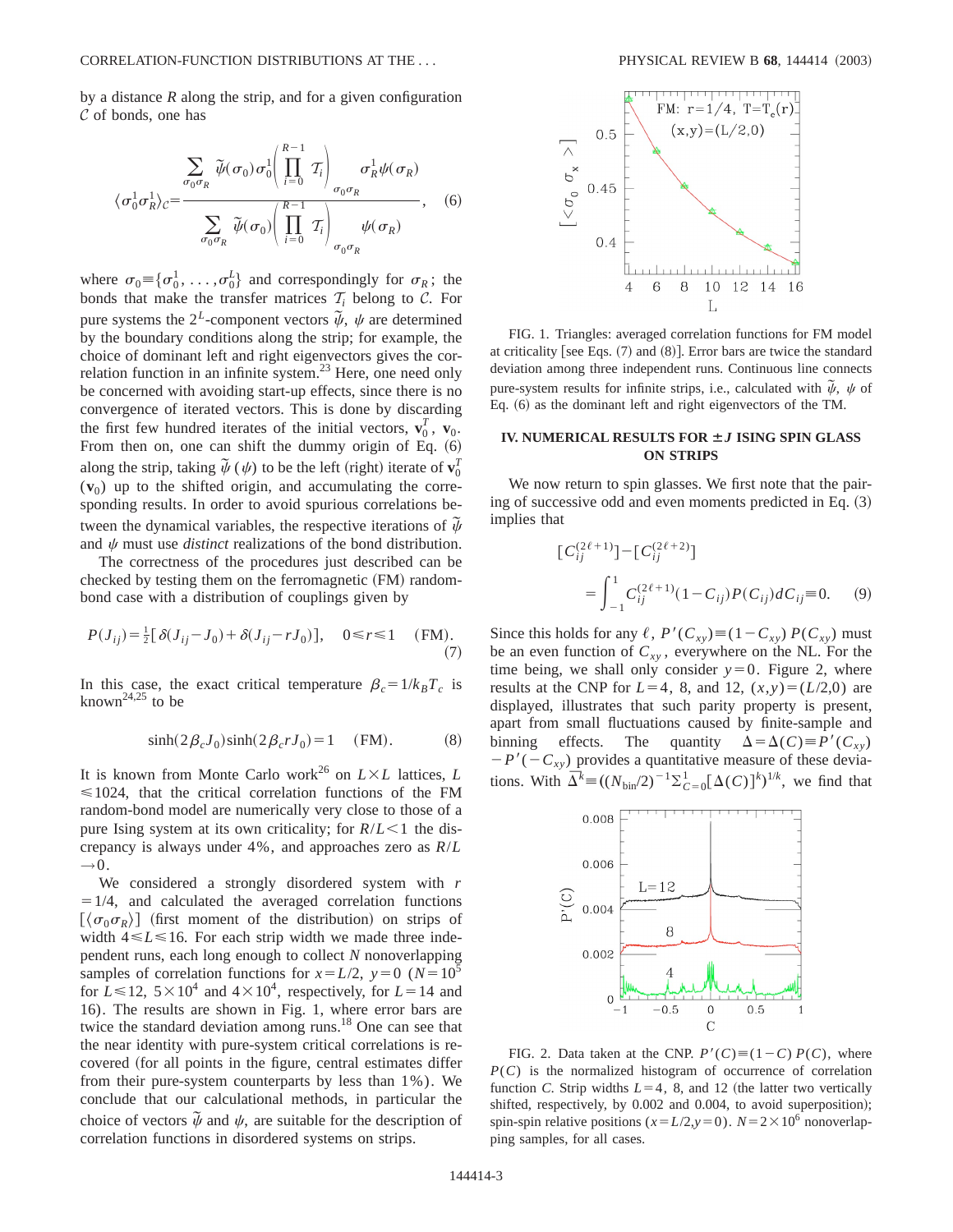(i) for  $N = 2 \times 10^6$ ,  $|\bar{\Delta}^1| \le 10^{-6}$  and  $\bar{\Delta}^2 \approx 2 \times 10^{-5}$ , constant against *L*, and (ii) for fixed  $L=4$  (where lattice structure has more pronounced effects, see Fig. 2, thus one would expect the most unfavorable environment for measuring such small fluctuations) and  $10^4 \le N \le 10^7$ ,  $\overline{\Delta}^2$  varies roughly as  $N^{-1/2}$ . The latter is to be expected if deviations from parity arise from (randomly) incomplete sampling. Therefore, we can be confident that the property given in Eq.  $(3)$  is satisfied by our data, except for small random deviations whose origin is well understood. For  $N=2\times10^6$  samples and  $4 \le L \le 12$  the quantitative effect of such deviations on the moments of the distribution is that, for  $0 \le \ell \le 3$ , Eq. (3) is satisfied to within one part in  $10^4$ . This holds not only for the  $y=0$  data shown above, but for all relative positions  $(x, y)$  investigated here (to be discussed below).

As regards conformal invariance, we first recall that, for pure Ising systems on a strip of width *L* with periodic boundary conditions across, the following result holds at criticality:16

$$
C_{xy}^{\text{pure}} \sim \left[ \frac{\pi/L}{\left[ \sinh^2(\pi x/L) + \sin^2(\pi y/L) \right]^{1/2}} \right]^\eta, \quad \eta = 1/4,
$$
\n(10)

where the proportionality factor can be obtained from the exact square-lattice  $(L, R \rightarrow \infty, R \ll L)$  result,<sup>27</sup>  $C_R$  $=0.703\,38/R^{1/4}$ . Though strictly speaking Eq. (10) is an asymptotic form, we have checked that discrepancies are already very small at short distances: for an  $L=20$  strip, the largest deviation to be found between that and numerically calculated values is 1.3% for  $(x, y) = (1,1)$ , while it remains below 0.5% for all other cases, approaching zero very fast: for  $(x, y) = (3, 3)$  it is 0.2%. The picture is the same already for smaller strip widths, e.g.,  $L=10$ .

Turning to disordered systems, a version of Eq.  $(10)$  was used at the NP in the strip calculations of Ref. 12. Moments of order  $i=1,2,\ldots 8$  of the correlation-function distribution, for  $y=0$  and varying  $x \le L$ , were numerically calculated and fitted to the form, Eq. (10), with the corresponding  $\eta_i$  to be extracted from the fitting procedure. For  $i=1$  their result is  $n_1 = 0.1854$  (error bar estimated<sup>12</sup> as  $\simeq 1\%$ ), which agrees with, and is more accurate than, that obtained from the asymptotic decay of correlations, namely  $0.182(5).$ <sup>11</sup>

Here we shall try to capture variations in the correlationfunction distribution and its moments, against variations in the argument of Eq. (10),  $z = [\sinh^2(\pi x/L) + \sin^2(\pi y/L)]^{1/2}$ . As  $(i)$  the coordinates  $(x, y)$  only take discrete values, and (ii) we have no guide as to the specific functional dependence of  $P(C_{xy})$  on *z*, we shall at first compare distributions corresponding to points for which the argument is nearly equal, in contrast to those corresponding, e.g., to the same distance, but with significantly different arguments. We take  $L=10$  and the points  $(x,y)=(1,5)$ ,  $(2,3)$ ,  $(3,2)$ , and  $(5,1)$ , for which one has  $z_{23}/z_{15} = 1.001$ ,  $z_{51}/z_{15} = 2.1922$ ,  $z_{32}/z_{23}$  $=1.1773.$ 

In Fig. 3 we show the differences between pairs of symmetrized distributions  $P'(C_{xy})$ :  $\mathcal{D}_1 = P'(C_{15}) - P'(C_{23})$ ,  $\mathcal{D}_2 = P'(C_{15}) - P'(C_{51}), \quad \mathcal{D}_3 = P'(C_{23}) - P'(C_{32}).$  Indeed,



FIG. 3. Differences  $\mathcal{D}_i$  between symmetrized distribution functions  $P'(C_{xy}) - P'(C_{x'y'})$   $[P'(C) \equiv (1 - C)P(C)$ , where  $P(C)$  is the normalized histogram of occurrence of correlation function *C*].  $\mathcal{D}_1 = P'(C_{15}) - P'(C_{23}), \quad \mathcal{D}_2 = P'(C_{15}) - P'(C_{51}); \text{ inset (same)}$ scale as main plot):  $\mathcal{D}_3 = P'(C_{23}) - P'(C_{32})$ . Data taken at the CNP for strip width  $L=10$ ,  $N=2\times10^6$  nonoverlapping samples in all cases. Dashed horizontal lines at  $\pm \overline{\Delta}^2$  [rms deviation of *P'*(*C*) from parity for  $N$  as given above, see text].

the differences between distributions behave qualitatively as one would expect, should the dependence on *x* and *y* be only through *z*. The horizontal lines at  $\pm \overline{\Delta}^2$  [rms deviation of  $P'(C)$  from parity for  $N=2\times10^6$  as is the case here] show that, for  $\mathcal{D}_1$ , the 0.1% difference in the respective arguments of *z* gives rises to effects of the same order of magnitude as those arising from each individual distribution's deviations from parity.

A more quantitative perspective can be obtained by analyzing the dependence of assorted moments  $m_i$  of the distribution against *z*. In Fig. 4 we show odd moments of the correlation-function distribution at the CNP, for  $L=10$  and  $1 \leq x \leq 3$ ,  $0 \leq y \leq 5$ . These correspond to a region where the argument *z* is strongly influenced by *y*, thus it is especially convenient for the discussion of the angular dependence implied in Eq.  $(10)$ .

From the data displayed above, the overall conclusion is that conformal invariance holds at the NP, in the strict angle-



FIG. 4. Double-logarithmic plot of odd moments of the correlation-function distribution  $P(C_{xy})$  against  $z = [\sinh^2(\pi x/L)]$  $+\sin^2(\pi y/L)$ <sup> $1/2$ </sup>;  $1 \le x \le 3$ ,  $0 \le y \le 5$ . Straight lines are unweighted least-squares fits to data. Data taken at the CNP for strip width *L*  $=$  10,  $N=3\times10^6$  nonoverlapping samples in all cases.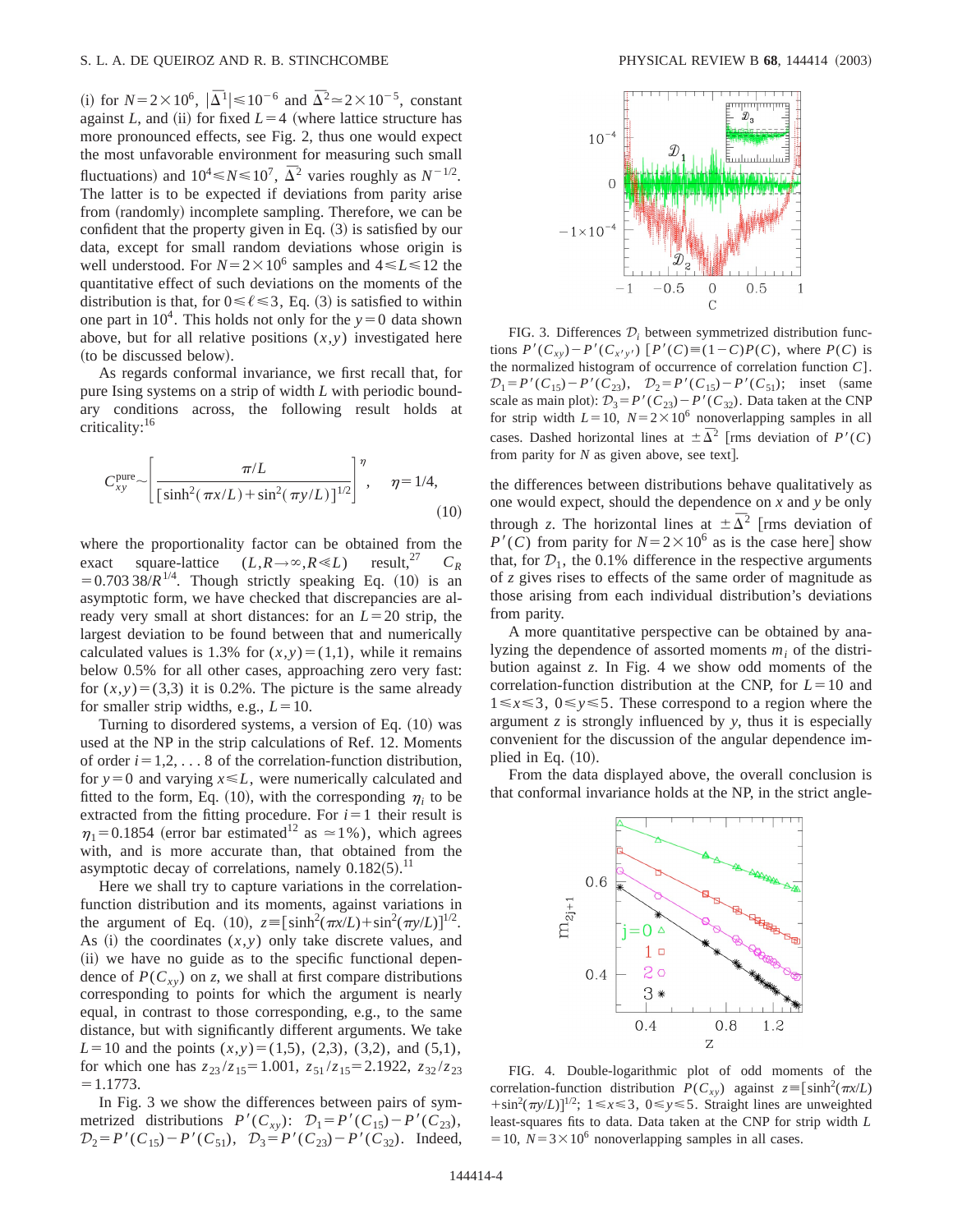

FIG. 5. Results of least-squares fits of odd moments of the correlation-function distribution  $P(C_{xy})$  to the form, Eq. (10), with the  $\eta_i$  as parameters;  $L=10$ ,  $1 \le x \le 3$ ,  $0 \le y \le 5$ ,  $N=3 \times 10^6$  nonoverlapping samples in all cases. Data taken along the NL, parametrized by ferromagnetic bond concentration *p*. Key to symbols is the same as in Fig. 4 (bottom to top:  $j=0, 1, 2, 3$ ). Error bars are of same order as symbol sizes. Vertical arrow: location of CNP. Heavy horizontal lines close to bottom show ranges of some recent estimates for location of NP. Long dashes, Ref. 12; full line, Ref. 13; short dashes, Ref. 14. Pairs of dashed lines show ranges of exponent estimates given in Ref. 12.

dependent form corresponding to Eq.  $(10)$ . Note that the point  $(x, y) = (1,1)$ ,  $z = 1.0943$ , for which the discrepancy between numerically calculated value and asymptotic expression of correlation function is the largest for pure systems, also corresponds to the largest deviation from leastsquares fitting lines in the disordered case.

We now turn to the question of whether the location of the NP, as conjectured in Refs. 3 and 4, may be exact. We investigate the numerical values of the exponents  $\eta_{2i+1}$ , as obtained from the moments of the correlation-function distribution. We have performed least-squares fits of data for fixed  $L=10$  with the grid of *z* values shown in Fig. 4 (henceforth called  $z$  fits), to the form suggested by Eq.  $(10)$  for this case, namely  $m_{2i+1} \sim z^{-\eta_{2i+1}}$ . We have scanned the NL in the immediate neighborhood of the CNP,  $0.8886 \leq p \leq 0.8914$ , so as to include the uncertainty ranges of some recent estimates for the location of the NP.<sup>12–14</sup> We found that the quality of fits, as given by the corresponding chi square, does not change noticeably along that interval. Our estimates are displayed in Fig. 5, where the pairs of dashed lines in the central region of the figure show ranges of exponent estimates given in Ref. 12, namely  $\eta_{2i+1} = 0.1854, 0.2561, 0.3015,$ 0.3354 for  $j=0, 1, 2, 3$  [error bars assumed to be 1% (Ref.) 12)]. One sees that the results of  $\zeta$  fits are closest to those of Ref. 12 at the CNP, *not* at the location of the NP predicted in that reference.

In order to infer how much systematic error is implicit in the *z*-fitting procedure, we (i) performed least-squares fits of data taken at the CNP for  $4 \le L \le 12$ ,  $x = L/2$ ,  $y = 0$  against the form suggested by Eq. (10) for that case, i.e.,  $m_{2i+1}$  $\sim L^{-\eta_{2j+1}}$ , and (ii) took pure-system data at criticality, from the same grid of *z* values used at the NP, and extracted the corresponding estimates of  $\eta_{2j+1}$  from *z* fits. The results of (i) and (ii) are shown, respectively, in the second and third columns of Table I.

TABLE I. Estimates of exponents  $\eta_{2i+1}$ , from least-squares fits of averaged odd moments of correlation-function distributions; *z* fit, data for  $L=10$  and  $1 \le x \le 3$ ,  $0 \le y \le 5$ , assuming  $m_{2i+1}$  $\sim$  *z*<sup>-*n*</sup>2*j*+1; *L*=4-12, data for *x*=*L*/2, *y*=0, assuming *m*<sub>2*j*+1</sub>  $\sim L^{-\eta_{2j+1}}$ . First and second columns: data taken at the CNP. Third and fourth columns: pure system at criticality. Uncertainties in last quoted digits are shown in parentheses.

| j        | <b>CNP</b><br>$z$ fit | $L = 4 - 12$ | Pure<br>$z$ fit | Exact <sup>a</sup> |
|----------|-----------------------|--------------|-----------------|--------------------|
| $\theta$ | 0.1854(17)            | 0.1851(20)   | 0.2497(24)      | 1/4                |
|          | 0.2556(20)            | 0.2573(32)   | 0.7528(79)      | 3/4                |
| 2        | 0.300(2)              | 0.298(4)     | 1.265(15)       | 5/4                |
| 3        | 0.334(3)              | 0.325(5)     | 1.792(27)       | 7/4                |

<sup>a</sup>Given by conformal invariance (Ref. 16)

From the analysis of pure-system data in Table I we conclude that, at least for  $j=0$  and 1, the intrinsic inaccuracy of *z* fits does not significantly compromise our final results. For these same values of *j*, we also find greater internal consistency between *z* fit and  $L=4-12$  estimates at the CNP. This signals that finite-width effects are essentially subsumed in the explicit  $L$  dependence given in Eq.  $(10)$ , i.e., higher-order finite-size corrections presumably do not play a significant role. Of course, a decisive test of the latter statement would involve, e.g., doing *z* fits on significantly wider strips.

For the moment, the data at hand allow us only to conclude that the conjectured exact location of the NP, as given in Refs. 3 and 4, cannot be definitely ruled out. On the contrary, if we assume that the numerical values of the  $\eta_i$  given in Ref. 12 are the most reliable ones at present, then our results are in fact consistent with the conjecture.

#### **V. APPROXIMATE SCALING**

In order to further understand the properties (so far, numerically found) of correlation-function distributions, in this section we introduce an approximate scaling transformation which incorporates the gauge symmetries underlying the NL.

We recall, from real-space renormalization ideas, the concept of *decimation*: 28–30 considering, e.g., a square lattice, summing upon the degrees of freedom of spins on a given sublattice will produce a new square lattice with half as many sites as the original one, and a lattice parameter enlarged by a factor of  $\sqrt{2}$ . In this context, the appropriate variable is the bond transmissivity  $t \equiv \tanh(J/T)$ , which represents the spin-spin correlation function in a restricted (single-bond) ensemble. For a point on the NL, the constraint given in Eq. (2) means that, with  $t_0 \equiv \tanh(J_0 / T)$ , the probability distribution of *t* is

$$
\mathcal{P}(t) = \frac{1}{2}(1+t_0)\,\delta(t-t_0) + \frac{1}{2}(1-t_0)\,\delta(t+t_0). \tag{11}
$$

Denoting by  $t_i$ ,  $i=1$ , 2, 3, 4, the transmissivities of bonds around a plaquette, the scaled transmissivity of the diagonal (effective) bond after decimation is<sup>29,30</sup>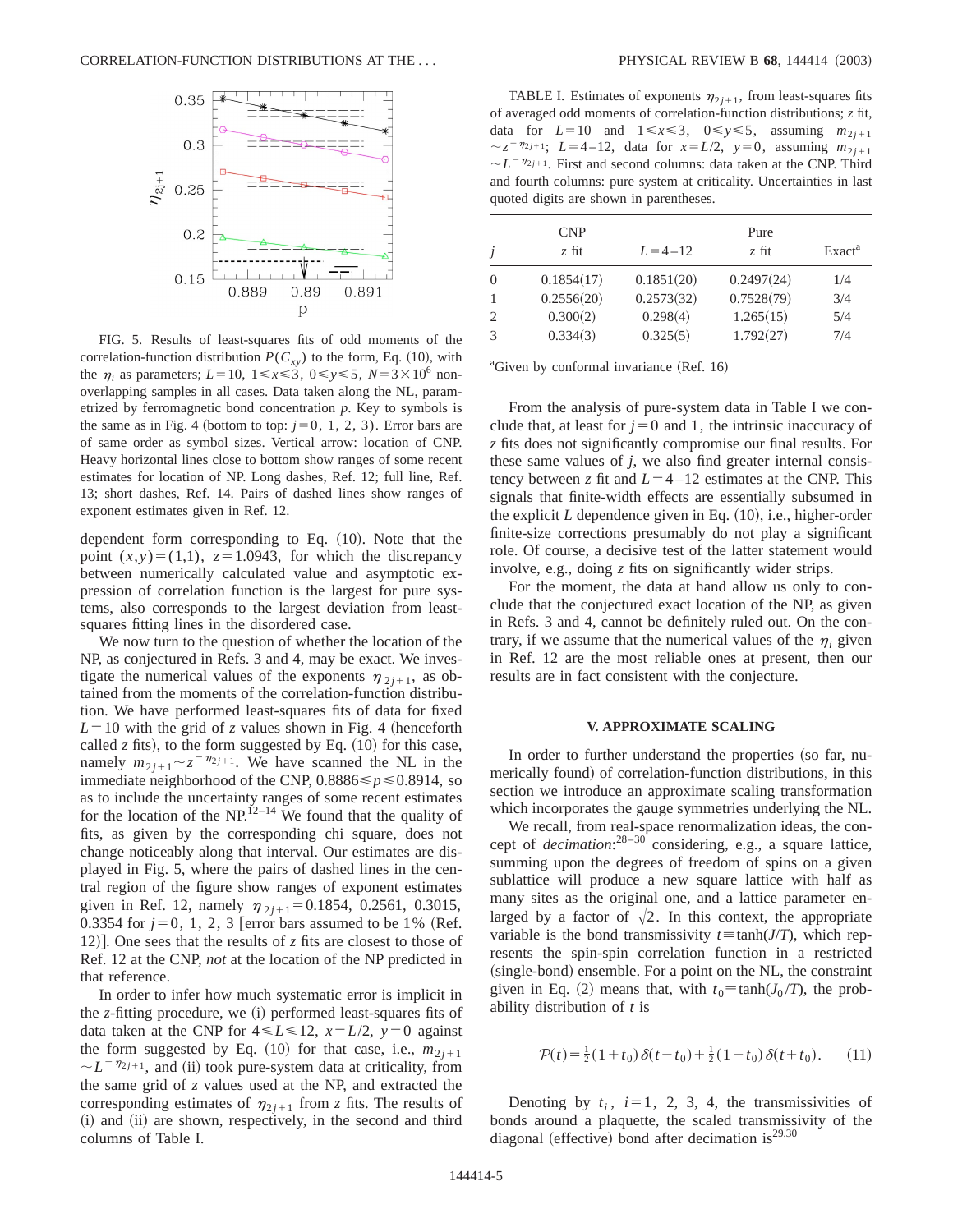$$
t' = \frac{t_1 t_2 + t_3 t_4}{1 + t_1 t_2 t_3 t_4}.
$$
 (12)

We investigate how the distribution function of scaled transmissivities,  $P(t')$ , evolves under successive rescalings via Eq.  $(12)$ , given that the original distribution obeys Eq.  $(11)$ .

We first prove that the distributions generated by iteration of Eq.  $(12)$  obey the NL symmetry given in Eq.  $(3)$ , i.e., the  $NL$  is an invariant subspace of the transformation Eq.  $(12)$ . The proof is by induction, as follows.

 $(i)$  Direct examination of Eq.  $(11)$  shows that the moments  $m_j^{(0)}$  of the original, i.e., zeroth-order distribution, obey

$$
m_{2\ell+1}^{(0)} \equiv [t^{2\ell+1}]^{(0)} = m_{2\ell+2}^{(0)} \equiv [t^{2\ell+2}]^{(0)},\tag{13}
$$

where the upper index (0) attached to square brackets denotes average over the distribution, Eq.  $(11)$ .

(ii) Assuming that  $m_{2\ell+1}^{(n)} = m_{2\ell+2}^{(n)}$ , whence  $\lceil t^{2\ell+1}(1) \rceil$  $(t-t)$ <sup>[*n*</sup></sub> $= 0$ , where the upper index *(n)* denotes averages over the *n*th-order iterated distribution, one can show that

$$
[t^{2\ell+1}(1-t)]^{(n+1)} = \left[ \left( \frac{t_1 t_2 + t_3 t_4}{1 + t_1 t_2 t_3 t_4} \right)^{2\ell+1} \times \left( 1 - \frac{t_1 t_2 + t_3 t_4}{1 + t_1 t_2 t_3 t_4} \right) \right]^{(n)} = 0 \quad (14)
$$

by expanding the right-hand side and invoking the statistical independence of the variables  $t_i$ .

In fact, the invariance property just proved is guaranteed by Eq.  $(12)$ , because the decimated spins are connected to an even number of bonds. Indeed, the gauge transformation originally introduced for the  $\pm 1/2$  Ising spins, in the derivation of the  $NL$ ,<sup>1,6</sup> could equally well have been applied to the transmissivities of the current approach, with the same final result.

Analytical examination of the evolution of  $P(t)$  under iteration of Eq.  $(12)$  shows the following relevant features.

 $(1)$  Assuming that the distribution has a non-negligible weight near  $t=0$  and making a self-consistent ansatz, in which  $\mathcal{P}^{(n)}(t) \sim t^{\alpha^{(n)}}$ , one obtains the fixed-point value  $\alpha^*$  $=-1$ , i.e.,  $\mathcal{P}(t) \sim |t|^{-1}$ ,  $t \to 0$ .

(2) Assuming now that the distribution has a nonnegligible weight near  $t=1$ , and making an ansatz in which, with  $\delta = 1 - t$ ,  $\mathcal{Q}^{(n)}(\delta) = \mathcal{P}^{(n)}(1 - t) \sim \delta^{\beta^{(n)}}$ , one obtains the fixed-point value  $\beta^*=-1$ , i.e.,  $\mathcal{P}(t)\sim(1-t)^{-1}$ ,  $t\rightarrow1$ .

The analytic predictions for the exponent values  $\alpha^*$ ,  $\beta^*$ were determined by the limiting forms of Eq.  $(12)$  for small  $t_i$  or small  $1-t_i$ , respectively. Of these, the first is the less reliable, since the simple transformation, Eq.  $(12)$ , captures less well the key subtle effects needed there, of removal of order by frustration, than the simpler characteristics of the ferromagnetic state involved at small  $1-t_i$ . So we expect (and find, see below) that the predicted  $\alpha^*$  is much less reliable than the predicted  $\beta^*$ .

In order to test the above predictions, one might work out the iterated distributions directly from Eq. (12). This, however, is feasible only for the first four iterations, since the number of distinct outcomes grows very rapidly from 2 of Eq.  $(11)$  at order zero, respectively, to 3, 5, 25, 702 at sub-



FIG. 6. Double-logarithmic plot of  $P(C)$  close to  $C=0$ . Full symbols,  $C>0$ ; empty symbols,  $C<0$  (divided by 1.10, to reduce superposition). Strip widths  $L=8$  (triangles), 10 (squares), and 12 (hexagons). For all cases,  $x=L/2$ ,  $y=0$ . Straight line corresponds to  $P(C) \sim |C|^{-1/3}$ . Data taken at the CNP.

sequent orders (the latter figure, for the fourth-order distribution, reflects the binning of  $25^4$  = 390,625 results onto 10<sup>3</sup> bins of width  $2\times10^{-3}$ , while no binning was used for the preceding iterations). The next step would involve considering of order  $2 \times 10^{11}$  operations, which might be reduced by perhaps one order of magnitude by considering symmetries. The alternative of considering a coarser binning structure (to be kept fixed for iterations of order  $\geq 4$ ) was seen to introduce gross distortions of the symmetry reflected in Eq.  $(3)$ , thus the presumptive advantages of exact recursion relations over the purely numerical techniques of Sec. IV would be lost.

Before setting out to compare predictions  $(1)$  and  $(2)$  to numerically collected data on strips, we mention that the soundness of the rescaling scheme can be roughly tested as follows. Following the usual renormalization-group ideas, one would expect the NP to be characterized by a scaling invariant  $\mathcal{P}^*(t)$ .<sup>30</sup> In practice, one searches for equality between the *j*th moments of the *m*th- and *n*th-order iterated distributions, expecting that the results (i) do not depend strongly on the choice of  $j$ , and  $(ii)$  should improve as  $m$ and/or *n* grows. Considering  $m=0$ , one can parametrize the search for a fixed-point distribution through the value  $t_0$  in Eq. (11): for  $t_0 = t_0^*$ ,  $m_j^{(0)} = m_j^{(n)}$ . In this context, recalling the invariance of the NL under Eq.  $(12)$  and taking  $j=1$ , we have  $p^* = p(t_0^*) = 0.9395$  and 0.9417, respectively, for *n*  $=$  3 and 4. An *ad hoc* two-point extrapolation against  $1/n$ gives a nontrivial limiting value,  $\lim_{n\to\infty} p^* = 0.959$ . This is to be compared with the presumed exact the presumed  $p=0.889 972...$ <sup>3,4</sup> We conclude that the rescaling scheme is qualitatively correct, though its quantitative predictions must be carefully scrutinized.

We have tested prediction  $(1)$  above against numerical data from strips. The results are displayed in Fig. 6. One can see that, although there are clear signs of a power-law divergence both below and above  $C=0$ , the corresponding exponent is certainly not above 1/3. The slight asymmetry between data for  $C>0$  and  $C<0$  is entirely consistent with the general property that the symmetrized distribution  $P'(C)$  is an even function. Indeed, by plotting  $P'(C)$  we get two es-